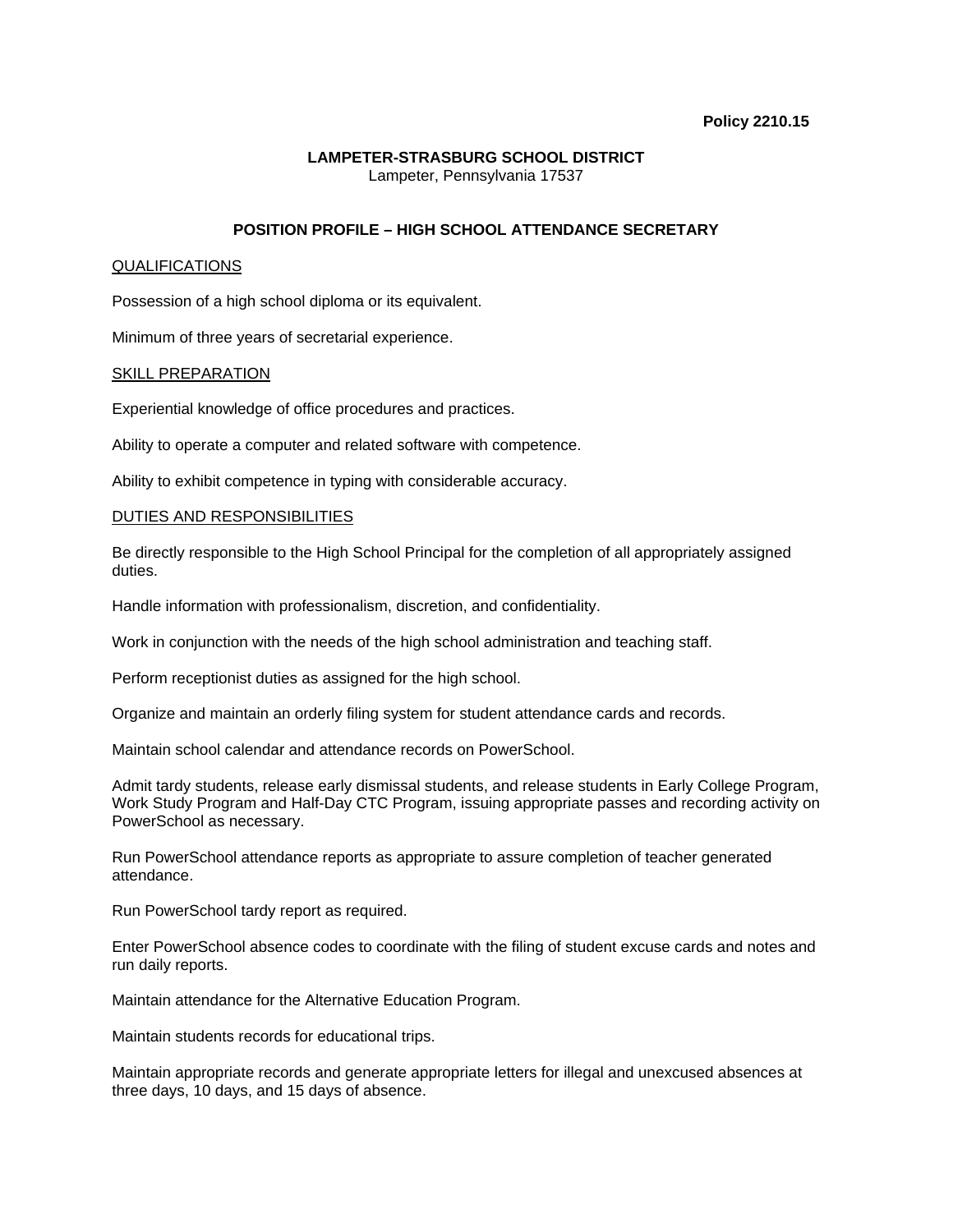Report weekly on students requiring prosecution for excessive absence, generating prosecution letters as required for High School Assistant Principals.

Create, prepare, and distribute the Daily Bulletin.

Assist the building secretary in completion of permits and applications, tracking of substitute teachers, notification of students, and other day-to-day activity essential to the operation of the high school office. Complete monthly attendance reports as required by the High School Principal.

Complete end-of-year attendance reports as required by the High School Principal and VEMIS report as required for the Agriculture Department.

Responsible to work in coordination with the Secretary to the High School Principal and the Building Secretary for the accurate and timely completion of all tasks.

Discharge all other assignments properly delegated by the High School Principal or Assistant Principal.

### EVALUATION

Evaluation will be conducted annually by the High School Principal in the areas of skill preparation, job performance, and interpersonal skills.